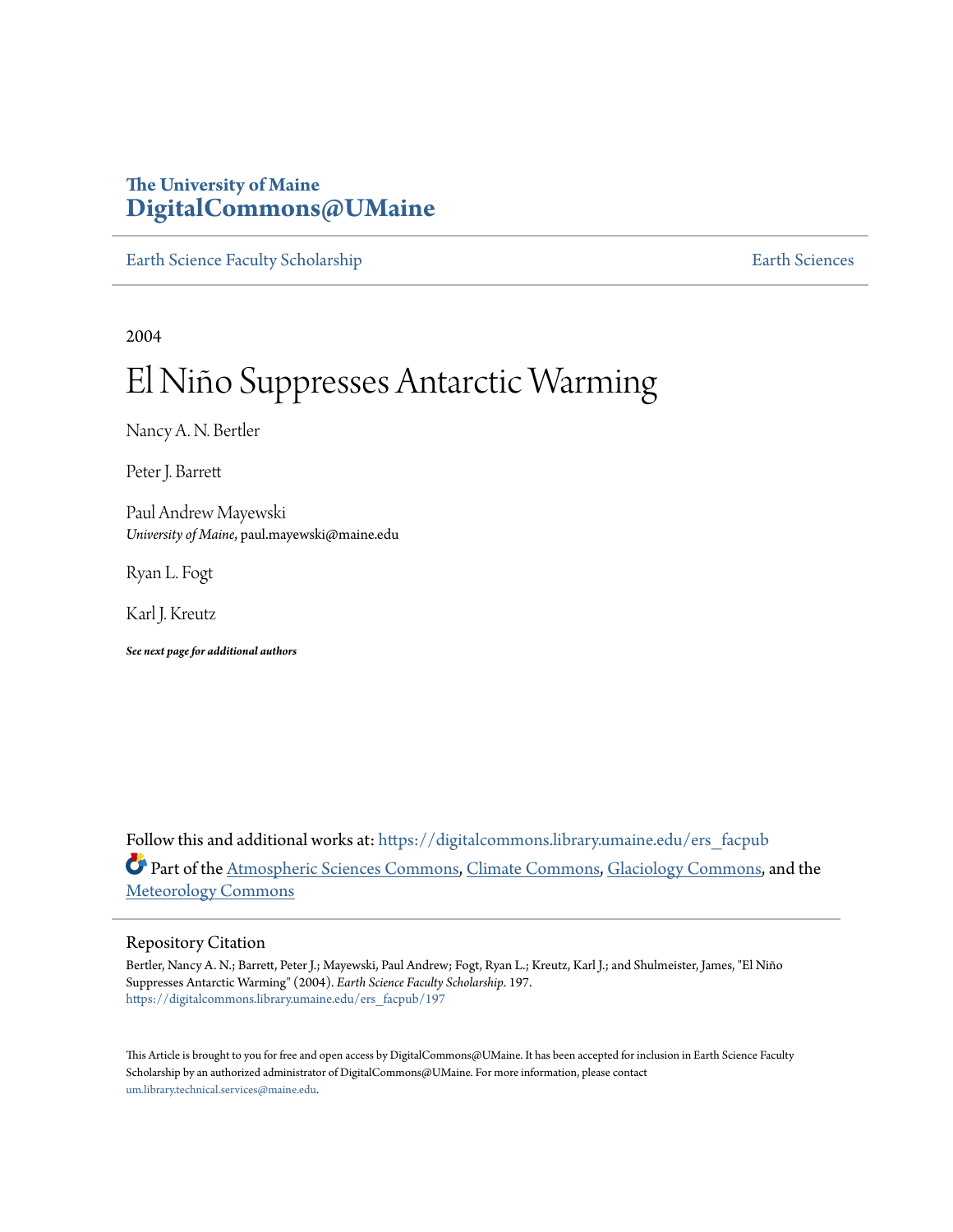#### **Authors**

Nancy A. N. Bertler, Peter J. Barrett, Paul Andrew Mayewski, Ryan L. Fogt, Karl J. Kreutz, and James Shulmeister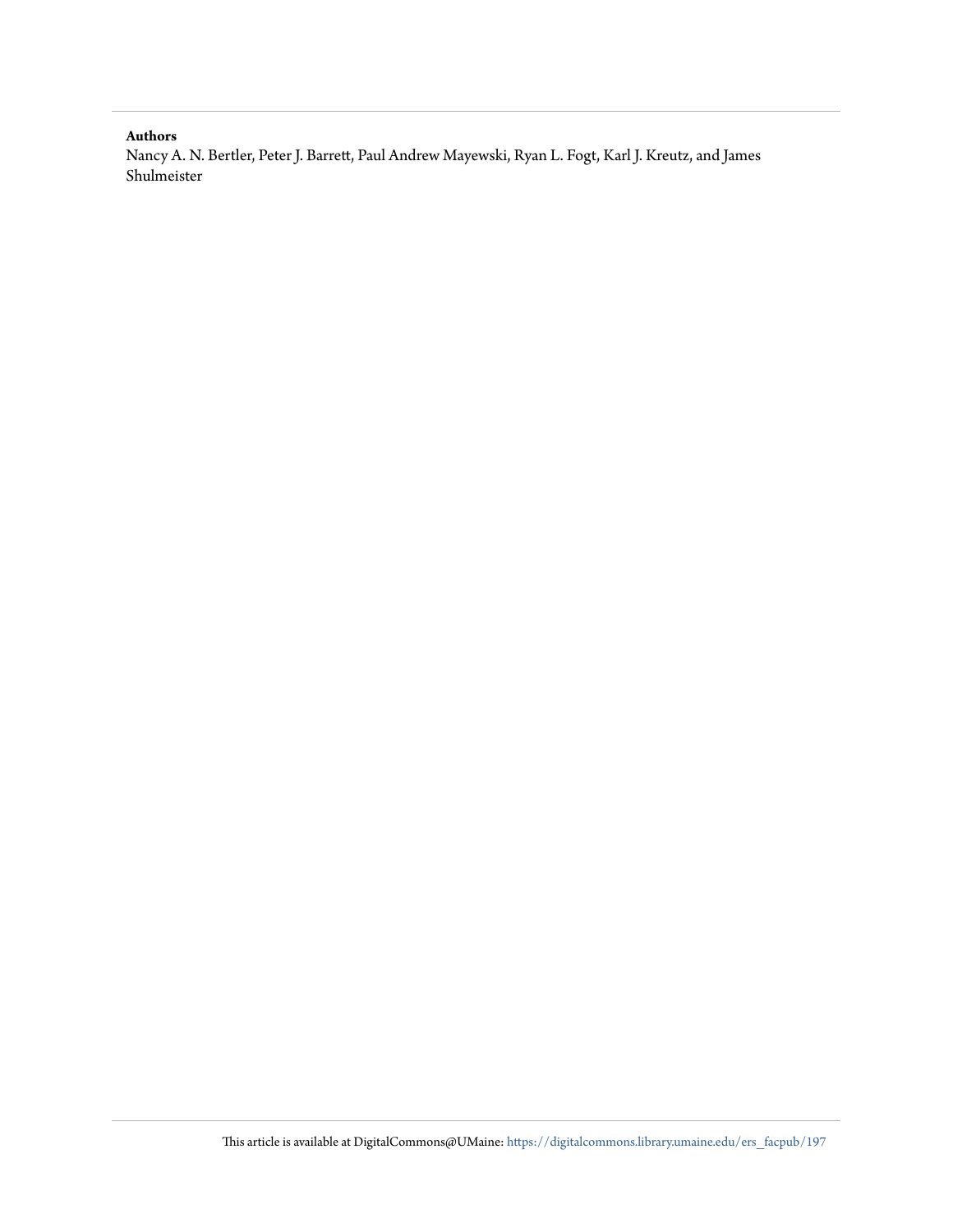### El Niño suppresses Antarctic warming

Nancy A. N. Bertler,<sup>1,2</sup> Peter J. Barrett,<sup>1</sup> Paul A. Mayewski,<sup>3</sup> Ryan L. Fogt,<sup>4</sup> Karl J. Kreutz,<sup>3</sup> and James Shulmeister<sup>5</sup>

Received 15 June 2004; accepted 12 July 2004; published 14 August 2004.

[1] Here we present new isotope records derived from snow samples from the McMurdo Dry Valleys, Antarctica and re-analysis data of the European Centre for Medium-Range Weather Forecasts (ERA-40) to explain the connection between the warming of the Pacific sector of the Southern Ocean [Jacka and Budd, 1998; Jacobs et al., 2002] and the current cooling of the terrestrial Ross Sea region [Doran et al., 2002a]. Our analysis confirms previous findings that the warming is linked to the El Niño Southern Oscillation (ENSO) [Kwok and Comiso, 2002a, 2002b; Carleton, 2003; Ribera and Mann, 2003; Turner, 2004], and provides new evidence that the terrestrial cooling is caused by a simultaneous ENSO driven change in atmospheric circulation, sourced in the Amundsen Sea and West Antarctica. INDEX TERMS: 3344 Meteorology and Atmospheric Dynamics: Paleoclimatology; 3349 Meteorology and Atmospheric Dynamics: Polar meteorology; 3374 Meteorology and Atmospheric Dynamics: Tropical meteorology; 4215 Oceanography: General: Climate and interannual variability (3309); 4522 Oceanography: Physical: El Niño. Citation: Bertler, N. A. N., P. J. Barrett, P. A. Mayewski, R. L. Fogt, K. J. Kreutz, and J. Shulmeister (2004), El Niño suppresses Antarctic warming, Geophys. Res. Lett., 31, L15207, doi:10.1029/2004GL020749.

#### 1. Introduction

[2] Antarctic temperatures are especially sensitive to changes in the low-level atmospheric circulation due to strong gradients between the continent and the surrounding ocean [van den Broeke, 2000]. For the recent past measurements from surface stations and satellites have given new insights into the functioning of the climate system for high spatial and temporal resolution especially for the troposphere [Jones et al., 1999; Comiso, 2000] and have revealed the occurrence of oscillating climate patterns, such as the Antarctic Oscillation [Thompson and Solomon, 2002], and the Antarctic Circumpolar Wave [White and Peterson, 1996]. Here we report the discovery of the double-sided effect of ENSO-driven climate variability in the Ross Sea Region.

Copyright 2004 by the American Geophysical Union. 0094-8276/04/2004GL020749

#### 2. Observations

[3] The McMurdo Dry Valleys (MDV) are a small icefree sector of the Transantarctic Mountains west of McMurdo Sound (Figure 1). Temporal and spatial mean annual temperature variations range from  $-14^{\circ}$ C to  $-30^{\circ}$ C within less than 100 km [Doran et al., 2002b]. The cause of these large contrasts is that the MDV are influenced by three significantly different regions: the relatively warm, humid Ross Sea; the cold, dry East Antarctic Ice Sheet (EAIS); and the low elevation Ross Ice Shelf system [Bertler et al., 2004]. The Transantarctic Mountains are a natural barrier for weather systems, and their steep change in orography further enhances the climatic contrasts. A shift in the relative contribution from any of these three adjacent climate systems will result in significant changes of the MDV climate, amplifying regional climate change at local scales [Bertler et al., 2004]. For this reason the MDV provide an excellent location to investigate changes in regional atmospheric circulation and the mechanisms causing them.

[4] Continuous meteorological observations in this region are sparse, but are available from McMurdo Station and Scott Base since 1958 and from Marble Point (MP) since 1981 (Figure 2 and Table 1). We prefer Scott Base (SB) temperatures over the nearby McMurdo Station record, as the former have been shown to be more reliable [Stearns et al., 1993]. We include new isotope data from a snow pit from Victoria Lower Glacier (VL $G_{\text{snow}}$ ) in the MDV (Figure 1). The  $VLG<sub>snow</sub>$  data represents predominantly summer temperatures, the main seasons for precipitation in McMurdo Sound [Bromwich, 1988] and as seen in comparison with SB and MP summer temperature data (Figure 2). Seasonal variations in the chemistry input and gross beta activity measurements were used to date the snow profile record with  $\pm 1$  year accuracy [Bertler et al., 2004]. The isotopic values were converted to temperature in Table 1 using 2 m surface temperature data from Lake Vida  $(T({}^{\circ}C) = 0.1113 \cdot \delta^{18}O_{VLGsnow} - 1.9746$ , Figure 3). The comparison between Scott Base, Marble Point and VLG<sub>snow</sub> summer temperatures indicates a common climate history (Figure 2). The longer-term records show a warming, but only SB annual temperature and VLG<sub>snow</sub> are statistically significant (Table 1).

[5] In 1986 the Long-Term Ecological Research (LTER) project established a network of automatic weather stations throughout the MDV. The data show a strong, seasonally dependent cooling  $(-0.7^{\circ}\text{Cpd})$  [Doran et al., 2002a, 2002b] and were used to support the view that the entire continent is cooling [Doran et al., 2002a]. This cooling trend is also present in the longer-term data, but superimposed on the longer-term warming trend. Since 1986 AD VLG<sub>snow</sub>, MP autumn, SB autumn and summer temperatures show a

<sup>&</sup>lt;sup>1</sup>Antarctic Research Centre, Victoria University, Wellington, New Zealand.

<sup>&</sup>lt;sup>2</sup>Institute of Geological and Nuclear Sciences, Lower Hutt, New Zealand.

<sup>&</sup>lt;sup>3</sup>Climate Change Institute, University of Maine, Edward T. Bryand Global Science Center, Orono, Maine, USA. <sup>4</sup>

Byrd Polar Research Center, Ohio State University, Columbus, Ohio, USA.

<sup>&</sup>lt;sup>5</sup>Department of Geological Sciences, University of Canterbury, Christchurch, New Zealand.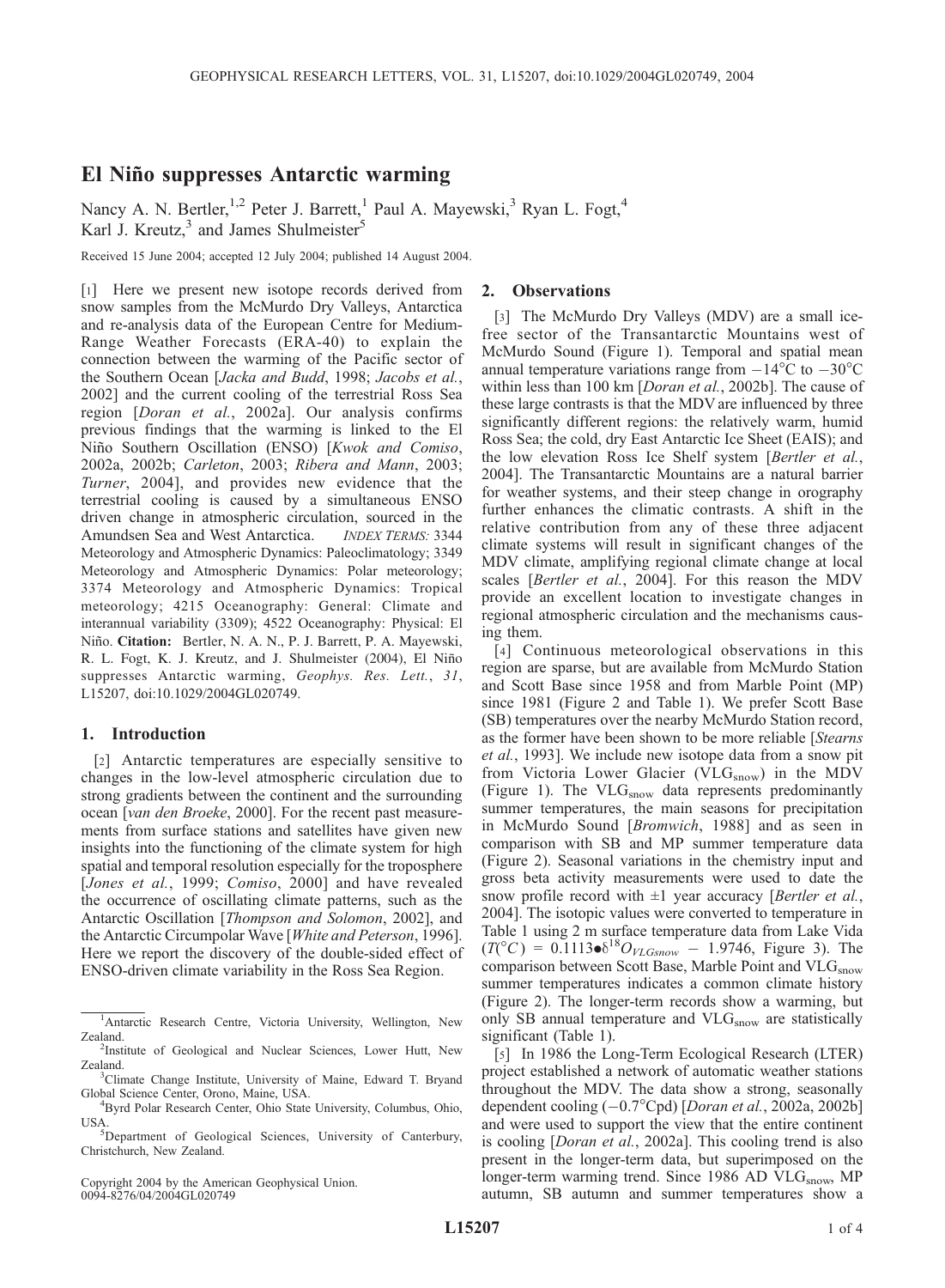

Figure 1. Map of surface wind pattern in Antarctica (modified after King and Turner, 1997). Grey arrows indicate wind flow direction. Triangles represent Transantarctic Mountain range. Top inset: McMurdo Sound region and location of the McMurdo Dry Valleys; Marble Point (MP), Victoria Lower Glacier (VLG), and Lake Vida (LV). Bottom inset: typical position of Amundsen Sea Low  $(L_{AS})$  during La Niña and El Niño events (modified after Cullather et al., 1996). Red arrows indicates relatively warm airmasses (even warmer during El Niño) and blue arrow indicates cold airmasses. The size of  $'L_{AS}$ ' indicates its strength.

statistically significant decrease (Figure 2 and Table 1). The coincidence of the recent onset of the cooling with the start of meteorological measurements in the MDV since 1986 AD [*Doran et al.*, 2002a] explains why only the cooling is seen in those shorter time series. The longer records, however, suggest that the observed decrease in temperature in the MDV is a recent trend superimposed on a longer-term warming signal that started no later than 1958 and/or is perhaps part of a multi-decadal oscillation in the Antarctic climate system.

#### 3. Discussion

[6] ENSO has been suggested as an important driver of Antarctic climate and oceanic variability on inter-annual to decadal variability [Kwok and Comiso, 2002a, 2002b; Carleton, 2003; Ribera and Mann, 2003; Turner, 2004]. We correlate ERA-40 reanalysis data of 2 m temperature variability with the Southern Oscillation Index (SOI, zerolag, Figure 4) to identify spatial and temporal ENSO teleconnections in the Ross Sea region. We use annual averages from November to October, which capture best the two seasons (March to April and June to August) with the highest temperature-ENSO correlation (Figure 4). We focus

on the time period from 1971 to 2000, due to uncertainties in the Antarctic reanalysis data in the pre-satellite era. The data quality improves during the 1970s and become excellent from the 1980s onwards [Bromwich and Fogt, 2004]. The correlation spanning the entire time period is shown in Figure 4a.AsENSO exhibits variability on a decadal time scale [*Bromwich et al.*, 2000; *Genthon et al.*, 2003], three separate decadal time periods are also plotted (Figures 4b–4d) to detect temporal changes in the relationship.

[7] From 1971 to 2000 (Figure 4a) a statistically significant negative correlation between temperature in the Amundsen Sea and SOI can be observed. This suggests that during ENSO warm events  $(SOI < 0)$  temperatures in the Amundsen Sea region are warmer, and cooler during ENSO cold events. In contrast the western Ross Sea, including the MDV, is a distinct area where this relationship fails, and no significant correlation can be observed, suggestive of additional or different forces driving temperature variability in this region. Examining the correlations by decade, we find that during 1971– 1980 the relationship is similar. During 1981–1990 decade the negative correlation in the Amundsen Sea persists, although its centre shifted further to the northwest. The Ross Sea region and West Antarctica now show a marginal significant positive correlation, indicating cooler temperatures during ENSO warm events. During the 1991–2000 decade, the centre of the Amundsen Sea correlation is shifted southeast, now also encapsulating the adjacent Marie Byrd Land in West Antarctica. The western Ross Sea region displays a highly significant positive correlation, indicating cooler temperatures during ENSO warm events. Together, Figure 4 shows that while the ENSO surface temperature correlation is variable in most regions in Antarctica, the relationship in the Amundsen Sea remains positive and is statistically significant during the last 30 years confirming previous studies [Kwok and Comiso, 2002a, 2002b; Carleton, 2003; Ribera and Mann, 2003; Turner, 2004]. The western Ross Sea, however, exhibits a positive correlation with ENSO at



Figure 2. Temperature trends from Scott Base (annual and summer) and Victoria Lower Glacier (represents summer temperature), and Marble Point (summer temperature) and the Southern Oscillation Index (SOI, monthly and annually averaged, showing zero-line). Longer-term temperature trends are indicated with solid line, and since 1986 with dashed lines. The grey area marks the time period 1986– 2000, for which an Antarctic-wide cooling was reported [Doran et al., 2002a].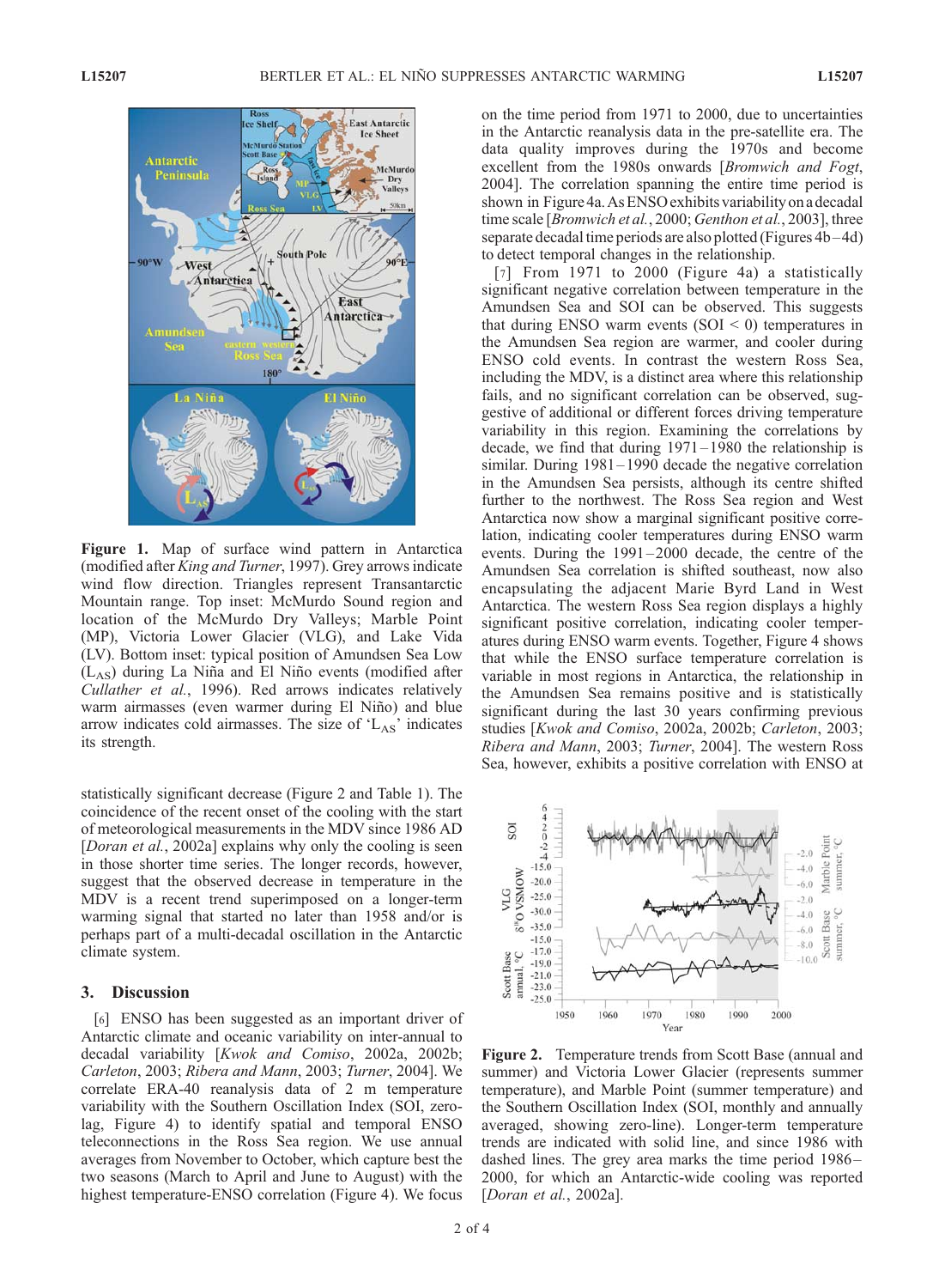|                    |               | Trend °C Per Decade  |                | Trend °C Per Decade |                |
|--------------------|---------------|----------------------|----------------|---------------------|----------------|
| Temperature Record |               | <b>Entire Record</b> | <b>P-Value</b> | <b>Since 1986</b>   | <b>P-Value</b> |
| SB (annual)        | $1958 - 2000$ | $+0.29$              | < 0.02         | $-0.45$             | < 0.2          |
| SB (autumn, MAM)   | $1958 - 2000$ | $+0.14$              | >0.1           | $-1.82$             | < 0.05         |
| SB (winter, JJA)   | $1958 - 2000$ | $+0.44$              | < 0.1          | $+0.61$             | > 0.1          |
| SB (spring, SON)   | $1958 - 2000$ | $+0.44$              | < 0.1          | $+0.50$             | > 0.1          |
| SB (summer, DJF)   | $1958 - 2000$ | $+0.05$              | > 0.1          | $-0.83$             | < 0.05         |
| VLG (DJF, isotope) | $1969 - 2000$ | $+0.49$              | $0.01$         | $-0.32$             | < 0.001        |
| MP (autumn, MAM)   | 1980-1999     | $-2.54$              | < 0.01         | $-2.65$             | < 0.05         |

Table 1. Temperatures Shown in °C Per Decade From Scott Base (SB), Victoria Lower Glacier (VLG), and Marble Point (MP)<sup>a</sup>

<sup>a</sup>The temperature record from Victoria Lower Glacier is inferred from isotope data ( $\delta^{18}$ O VSMOW). Statistically significant trends are printed bold.

least since 1981. This is consistent with observations of ENSO-correlated increase in sea ice and meridional winds, accompanied by sea surface temperature cooling and lengthening of the sea-ice season in the western Ross Sea and opposing trends in the eastern Ross Sea since 1982 [Kwok and Comiso, 2002b].

[8] While mechanisms for the ENSO-caused warming in the Pacific sector of Antarctica have been suggested [Chen et al., 1996; Turner, 2004], our results lead to a new question: how do ENSO warm events *cool* the western Ross Sea? Cullather et al. [1996] and Bromwich et al. [2000] showed that the position of the Amundsen Sea Low  $(L_{AS})$ shifted during  $1980 - 1990$  1400 km further to the east during El Niño events compared to its normal position (Figure 1). Renwick [1998] added to the complexity by showing that during an ENSO warm event a South Pacific Blocking hinders the  $L_{AS}$  to migrate east during the austral spring and summer. However, during autumn and especially winter this relationship changes polarity and the blocking is suppressed. This corresponds well with our results, as winter and autumn seasonal temperature plots gain highest correlation with SOI, while summer and spring correlations are weaker or reversed (data not shown). Furthermore, the LAS deepens during ENSO cold events, and weakens during warm events [Chen et al., 1996; Kreutz et al., 2000; Turner, 2004] (Figure 1). Averaged over longer (decadal) time periods (Figure 3) it appears that during ENSO cold events the LAS is stronger and typically located just north of the Ross Sea (Figure 1) and thus its associated low pressure systems transport relatively warm and moist air from the north into the Ross Sea region. However, this air is by about  $1^{\circ}$ C (mean temperature) cooler than during El Niño events [Kwok and Comiso, 2002b], causing a cooling in the eastern



Figure 3. Comparison between Victoria Lower Glacier isotope record and summer temperature data from the nearby LTER automatic weather station at Lake Vida. The isotope record was converted into temperature data (Table 1) using the conversion formula  $T(^{\circ}C) = 0.1113 \cdot \delta^{18}O$  $VLG<sub>snow</sub> - 1.9746$ . The isotope record has been dated independently with  $\pm 1$  year accuracy [*Bertler et al.*, 2004].

Ross Sea. In a case study, Bromwich et al. [1993] showed that during an ENSO warm event, the juxtaposition of the  $L_{AS}$  off Marie Byrd Land (Figure 1) enhanced katabatic flow from the Siple Coast and the EAIS across the Ross Ice Shelf into the western Ross Sea. Consequently, the flow from the warmer Ross Sea to the western Ross Sea region is not only decreased, but flow from the colder Siple Coast and EAIS enhanced. Although katabatic surges raise the local surface temperature in the lower 50 m of the atmosphere due to friction, they import significantly colder than ambient air above 50 m [Bromwich et al., 1993]. Averaged over months (or years) the import of southern air leads to cooler and drier conditions in the western Ross Sea area. The temperature difference between the two competing airmasses in the western Ross Sea (Southern Ocean versus West Antarctica  $\Delta \sim -15^{\circ}\text{C}$  [King and Turner, 1997] Figure 1) exceeds by approximately one order of magnitude the temperature difference of the Southern Ocean airmass between a La Niña and El Niño events ( $\Delta \sim +1^{\circ}C$  [Kwok and Comiso, 2002b], red arrows in Figure 1). Since 1977 SOI index has a negative bias, with more and deeper El Niño events, promoting increased import of colder West



Figure 4. Correlation between annual (November– October) ERA-40 reanalysis 2 m surface temperature data and the SOI for a) 1971 – 2000 b) 1971 – 1980, c) 1981– 1990, d)  $1991-2000$ . The colour bar indicates level of correlation. For  $1971 - 2000$  (n = 30) 90%, 95%, 99%, and 99.9% significance levels are achieved at 0.32, 0.35, 0.45, and 0.55, respectively. For decadal correlations  $(n = 10)$ 90%, 95%, 99%, and 99.9% significance levels are achieved at 0.55, 0.63, 0.77, and 0.87, respectively.